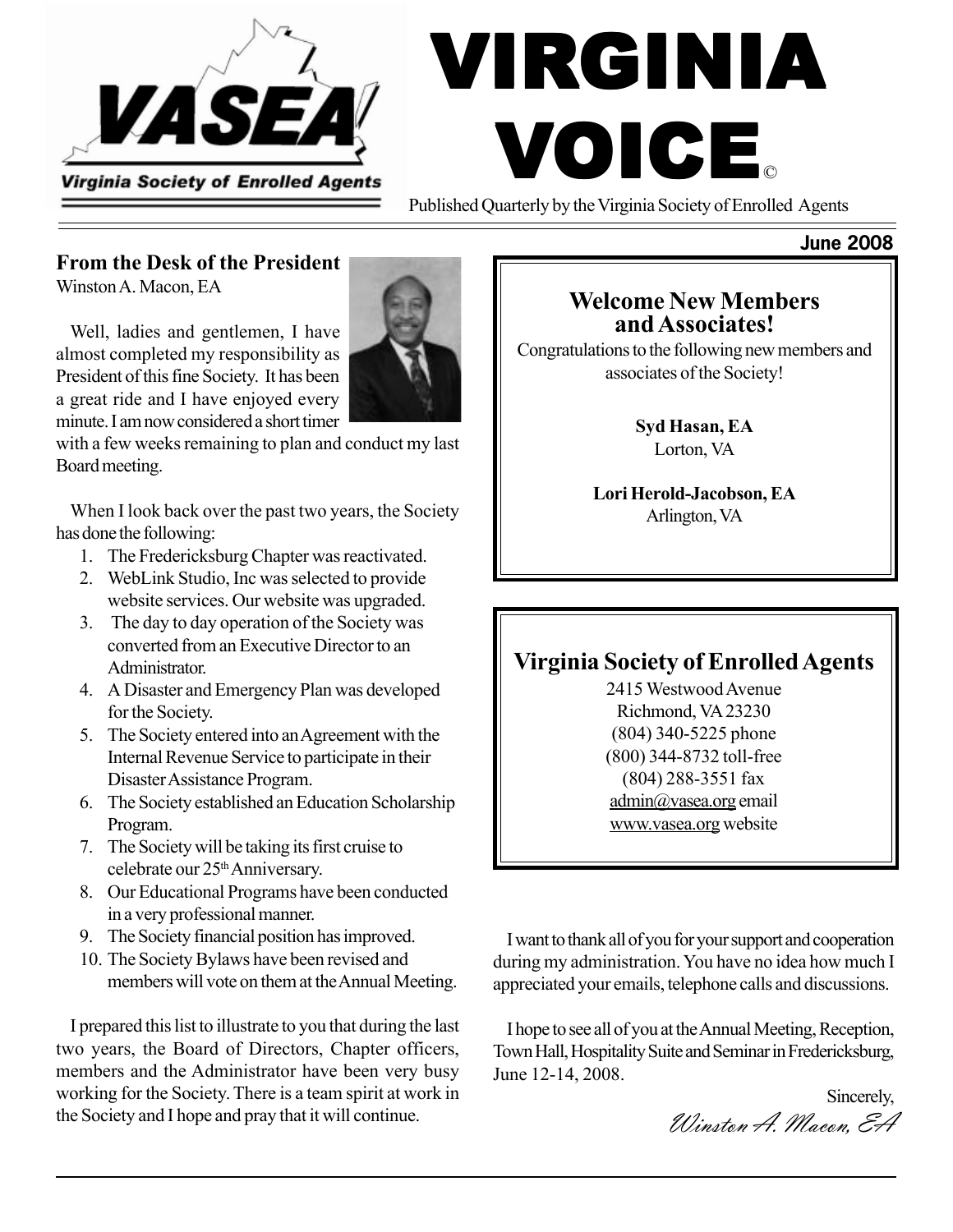## **Nominees for the 2008 VASEA Board of Directors**

The VASEA Annual Meeting will be held at 3:15 p.m.<br>on Friday, June 13, 2008 at the Fredericksburg<br>Hospitality House (formerly Holiday Inn Select) in on Friday, June 13, 2008 at the Fredericksburg Hospitality House (formerly Holiday Inn Select) in conjunction with the Spring Seminar. During the Annual Meeting, the following nominees will be presented for election to the VASEA Board of Directors:

#### **Alexander B. Thomson, EA, Nominee for President**

Alexander B. Thomson (Al) is President of The Thomson Management Group, Inc., a firm of tax, financial and business management specialists dedicated to serving the needs of people involved in the political and public interest community.

Al is a member of the national Board of Directors of NAEA; chair of the NAEA PAC Steering Committee, serves on the Government Relations Committee, and was a member of the national Nominating Committee in 2004. He is Vice-President of VASEA, President of the Northern Virginia Chapter of VASEA, and Vice President of the NAEA NTPI Graduate Fellows Association.

He did his undergraduate studies at Kalamazoo College and received a graduate degree from the Antioch School of Law; has served as an adjunct faculty member at American University and George Washington University in Washington D.C., and the College For Financial Planning in Denver.

Al is an Enrolled Agent (EA), National Tax Practice Institute™ Fellow, Certified Financial Planner™ (CFP®), Chartered Financial Consultant (ChFC®), Chartered Life Underwriter (CLU®), Registered Health Underwriter (RHU®), Accredited Tax Preparer® (ATP), Accredited Tax Advisor® (ATA) and an IRS Certifying Acceptance Agent. He is also an NASD Series 7 licensed Registered Representative with H.D. Vest Investment Services.

Al is married to Carol Michaelsen, and has one grown son, Luis Elizondo-Thomson. Al and Carol have lived in Arlington, Virginia since 1995.

#### **Rosemary C. McMahon, EA, CPA, Nominee for Vice President**

Rosemary C. McMahon is the president of McMahon & Company, P.C., a tax accounting firm in Vienna, VA. Rosemary holds a BA in Business Administration degree from Mary Baldwin College. She is a licensed Certified Public Accountant in the Commonwealth of Virginia and is enrolled to practice before the Internal Revenue Service as an Enrolled Agent. She has been an active member of the National Association of Enrolled Agents and the Virginia Society of Enrolled Agents since 1990.

As an accountant and tax professional, Rosemary has over 30 years of experience with a wide range of business, individual, fiduciary and professional relationships throughout the United States. Her knowledge incorporates all levels of federal and state income tax law with an emphasis on Small Businesses. She has held various accounting positions in both the public and private sectors. Her volunteer experiences include positions with Army Community Services, Officers Wives Clubs, PTAs, homeowners associations, and professional organizations.

#### **Dr. A.K. Shyllon, EA, PhD, Nominee for Vice President**

Dr. A. K. Shyllon is currently a professor of Business at Baltimore International College and teaches accounting and tax courses as an adjunct professor at Montgomery College, Rockville campus. Previously, Dr. Shyllon was chair and professor of the Accounting Department at Strayer University, Loudoun campus, Ashburn, Virginia. At Strayer, Dr. Shyllon taught undergraduate and graduate courses in accounting, auditing, business policy, managerial economics, strategic management, financial management, and taxation. He also was an instructor of accounting and business at Lincoln University, where he taught undergraduate courses in accounting, auditing, business law, marketing management, financial management, small business management, and federal income taxation.

Dr. Shyllon is the chief executive officer of Shyllon & Company, a private accounting, management advisory, and tax practice which was originally established 1981 in Jefferson City, Missouri; but now headquartered in Bladensburg, Maryland.

Dr. Shyllon earned the following degrees: BS in Accounting/Business; M. A. in Political Science; MBA in Management from Lincoln University, Jefferson City, Missouri; and PhD in Management from California University. He is a member of the National Association of Enrolled Agents; the National Association of Accountants; the American Accounting Association; Capital City Masonic Lodge No. 9, Jefferson City, Missouri; Omega Psi Fraternity, Eta Alpha Chapter; and above all, an Ordained Minister. Dr. Shyllon is married to Patricia Shyllon with two daughters and four boys.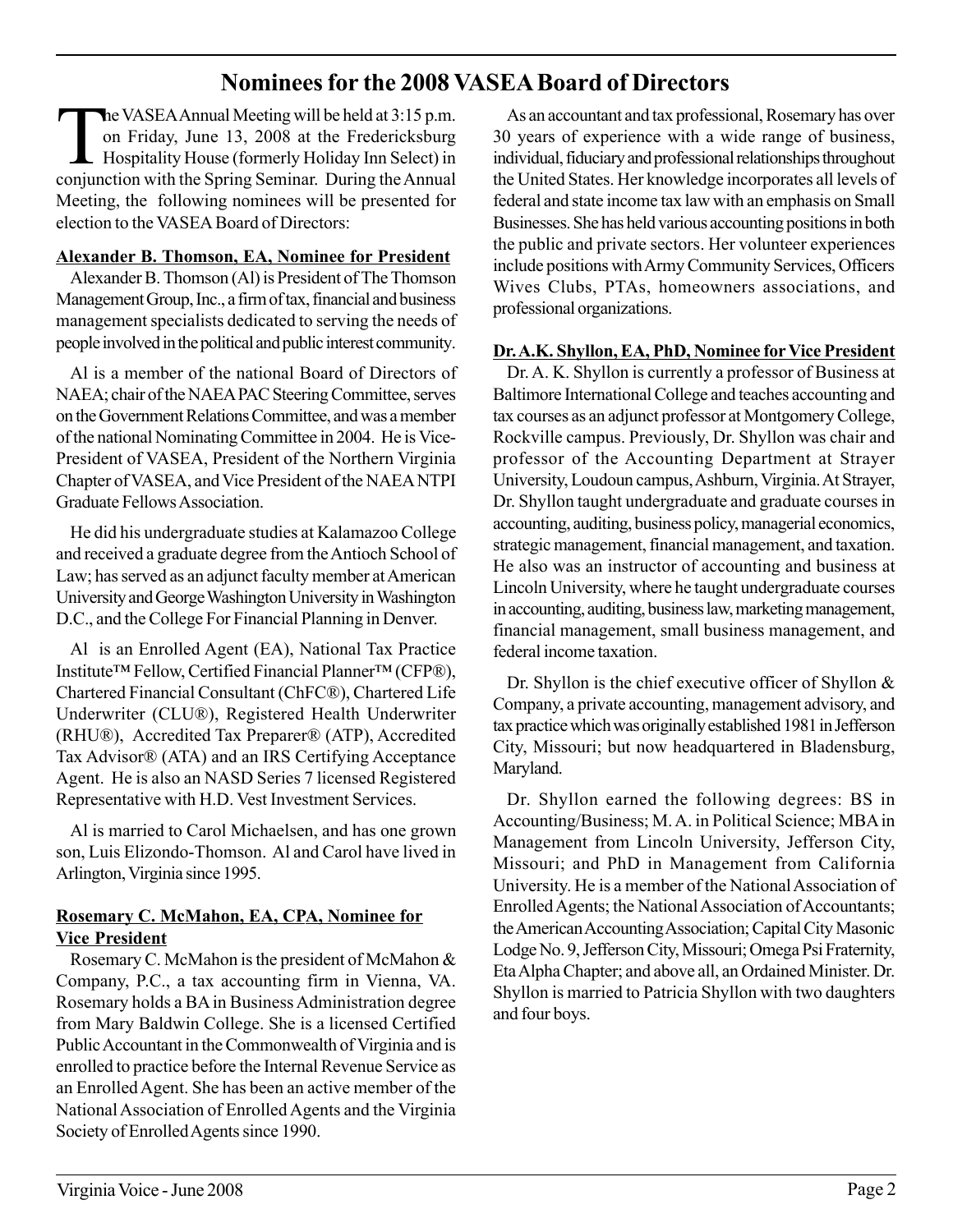#### **Kenneth W. Whitley, Sr., EA, Nominee for Secretary**

Ken has been a member of VASEA since August, 1986. Since joining VASEA, Ken has served in the following positions/offices:

Hampton Roads Chapter:

1988-89 Education Chair

1990-92 Vice President-Administrative and Membership 1992-94 President 1994-95 Immediate Past President 1995-2003 Corresponding Secretary 2006-2008 Director/Education

#### Virginia Society of Enrolled Agents:

1990-1998 Director 1990-96 Education Chair 2004-08 Education Chair 1997-98 Government Relations Chair 1998-99 Secretary 1999-2001 Vice President 2001-03 President 2003-06 Immediate Past President 2001-03 Strategic Planning Chair

#### **Barbara E. Taylor, EA, Nominee for Treasurer**

Barbara has twenty years experience as a tax practitioner and Enrolled Agent focusing on small business, trusts, and estates; as well as many years of experience in the accounting field, specializing in small business set-up, training, and problem resolution. She joined Langley Financial Services LLC in May of 2004 and was previously employed by D. Barry Iacono and Associates.

Areas of Practice:

- Accounting
- Individual Taxation
- Small Business Taxation
- Trust and Estate Taxation
- Trust and Estate Administration

Education and Designations:

- Enrolled Agent, Department of the Treasury, Internal Revenue Service, 1998
- Registered Financial Paraplanner, College of Financial Planning, 1990
- Bachelor of Science in Accounting, University of Frankfurt, Germany, 1975

Memberships and offices held:

- Hampton Roads Chapter VASEA, President 2003  $-2007$
- VASEA, Treasurer 2005 present
- NAEA, Member 1999 present

## **Julie M. Compton, EA, Nominee for Director**

Experience:

- Tax Professional for over 23 years.
- Enrolled Agent since 1996.

• Instructor of several tax classes and seminars. Education and Designations:

- Enrolled Agent, Department of the Treasury, Internal Revenue Service, 1996
- Bachelor of Science, Management Information Science, Christopher Newport College, 1973

Memberships:

- Hampton Roads Chapter VASEA (1996-present) - Secretary and Board Member (1999-2005)
- VASEA (1996-present) Historian and Nominating Committee Chair (2002–2005) – Director (2006-present)
- NAEA, Member (1996-present)

#### **Rebecca Donehew, EA, Nominee for Director**

Owner of The Tax Depot until 2007 12 years as a Tax Professional practicing in:

- Accounting
- Payroll
- Individual Taxation and Representation
- S Corps

Became EA in 2004

President of Blue Ridge Chapter of Enrolled Agents Taught Classes and did extensive research on W7 Clients with impact on payroll taxes.

Director VASEA , Elected 2006-2008 Term Chair for The Mary Russo Scholarship Fund Chair 2008 Nominating Committee

#### **Alisa Lam, EA, Nominee for Director**

Alisa Lam is a new partner to Celt Business Services (CBS) providing accounting and bookkeeping services to Professionals in the greater Charlottesville area. Alisa has been in the investment, tax, and accounting field for the last 20 years. Her focus of tax has been small business and partnerships, and in accounting it has been set up, organization and internal controls. She has an Applied Science degree in accounting from Piedmont College, Virginia, and a Technical degree in communications from the United States Air Force, and certificates in Training, Documentation, and Human Relations.

Enrolled Agent since 2004.

Director Virginia Society of Enrolled Agents 2007 - present Virginia Society of Enrolled Agents 2003 - present National Society of Enrolled Agents 2004 - present